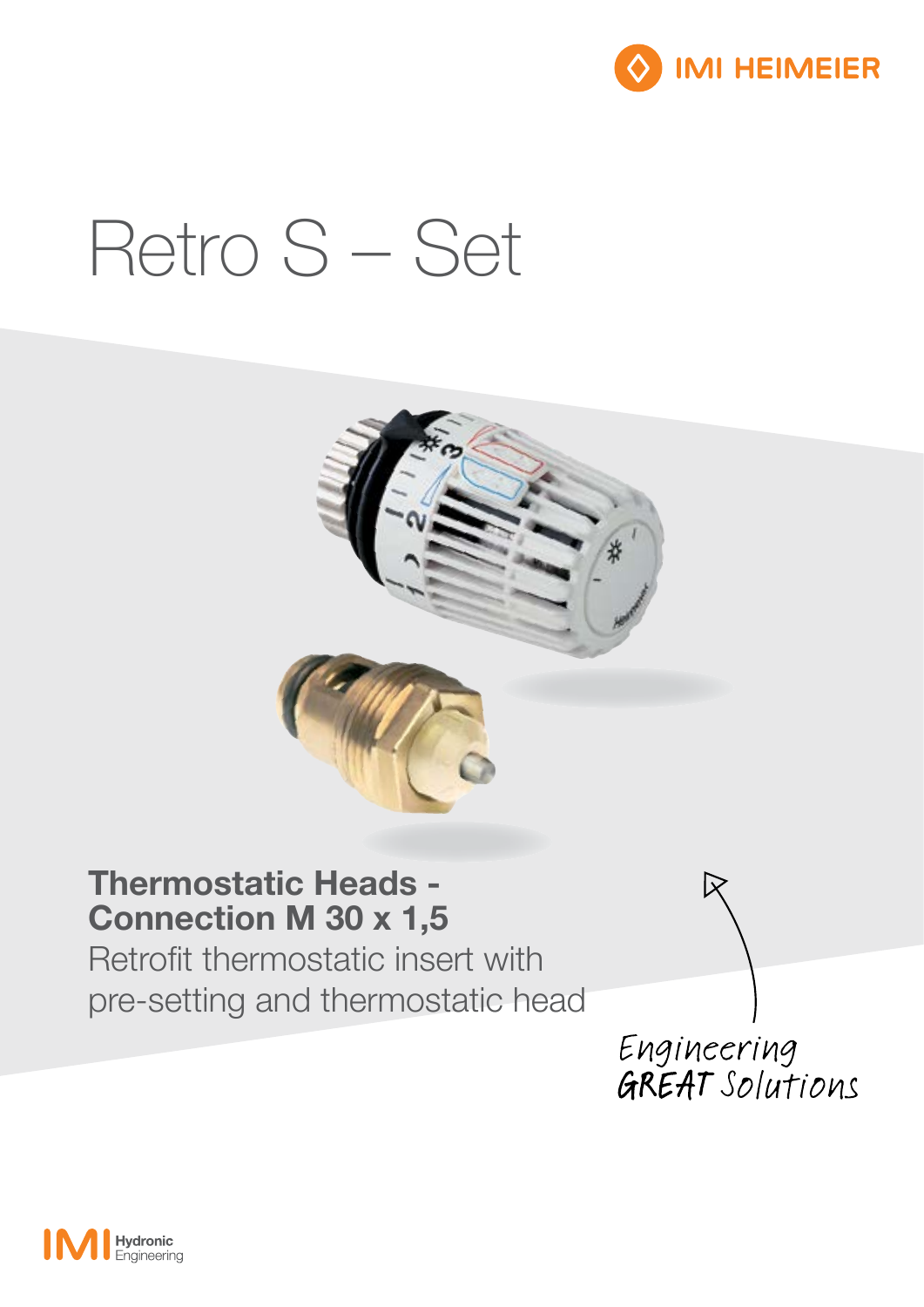## Retro S – Set

Suitable for "Standard" thermostatic valve bodies with connection thread directly at the valve body made from late 1982 and "without" colored marking on the stuffing box.

#### Key features

for easy setting

> Simple retrofit to presettting for valves from 1982

> Presetting with "a twist"

- > Verification of the setting through the front side numbers
- > Insert with double O-Ring seal for durable and maintenance free operation



#### Technical description

Retro S – Set with retrofit thermostatic insert and thermostatic head.

The Retro S thermostatic insert with precision presetting is suitable for:

"Standard" thermostatic valve bodies with connection thread directly at the valve body made from late 1982 and "without" colored marking on the stuffing box.

The Retro S flow rates correspond to the flow rates of V-exakt valves to late 2011.

With the fitting tool (Article No. 9721- 00.000) the thermostatic inserts can be replaced without the need to drain off the system.



**for DN 15** valve bodies **from late 1982 to 1994** 



**for DN 20** valve bodies



**Suitable** for stuffing box **"without" color marking** (brass)



**Suitable** for valve bodies with connection thread for the thermostatic head and **"without " boss marking**



**Not** suitable for valve bodies with connection thread for the thermostatic head and with" boss marking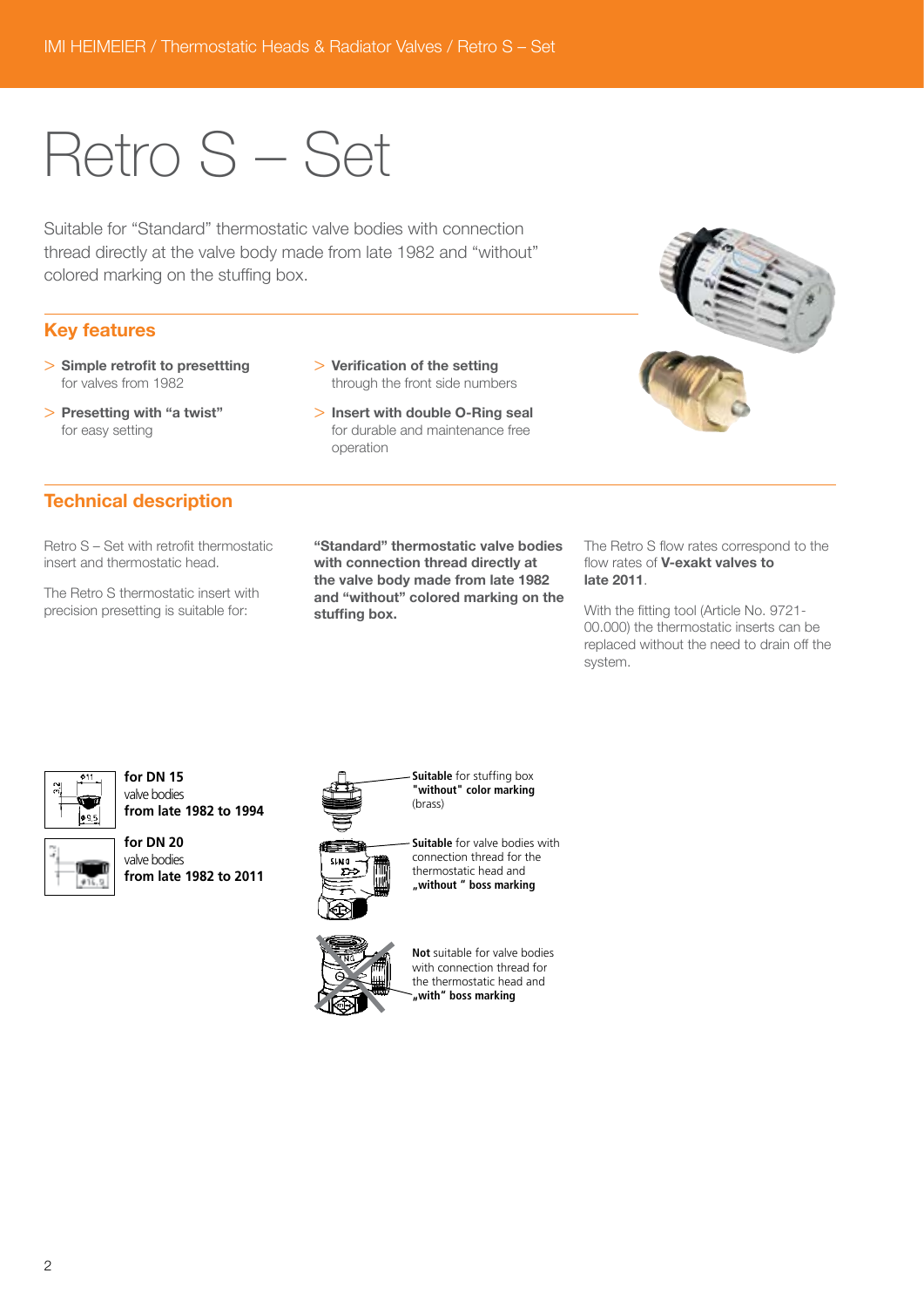#### Articles





with Retrofit insert and Thermostatic head K (Art. no. 6000-00.500)

| For DN | <b>FAN</b>    | <b>Article No</b> |
|--------|---------------|-------------------|
| ィム     | 4024052597710 | 3500-12.800       |
| 2C     | 4024052597819 | 3500-13.800       |

#### Set 2

with Retrofit insert and Thermostatic head K, Theft protection using security ring (Art no. 6020-00.500)

For DN **EAN** Article No. 15 4024052790418 3500-14.800 20 4024052790517 3500-15.800







#### Set 3

with Retrofit insert and Thermostatic head B, for public buildings (Art no. 2500-00.500)

| For DN | <b>EAN</b>    | <b>Article No</b> |
|--------|---------------|-------------------|
| 15     | 4024052760718 | 3500-22.800       |
|        | 4024052760817 | 3500-23.800       |

#### Set 4

with Retrofit insert and Thermostatic head F, remote dial, 2 m (Art no. 2802-00.500)

| For DN | <b>EAN</b>    | <b>Article No</b> |
|--------|---------------|-------------------|
| 15     | 4024052778713 | 3500-32.800       |
| 20     | 4024052778812 | 3500-33.800       |



with Retrofit insert and Thermostatic head DX (Art no. 6700-00.500)

| For DN | <b>FAN</b>    | <b>Article No</b> |
|--------|---------------|-------------------|
| 15     | 4024052760916 | 3500-42.800       |
|        | 4024052761012 | 3500-43.800       |
|        |               |                   |



#### Set 6

with Retrofit insert and Thermostatic head K with remote sensor, 2 m (Art no. 6002-00.500)

| For DN | <b>EAN</b>    | Article No  |
|--------|---------------|-------------|
| 15     | 4024052762910 | 3500-52.800 |
|        | 4024052763016 | 3500-53.800 |